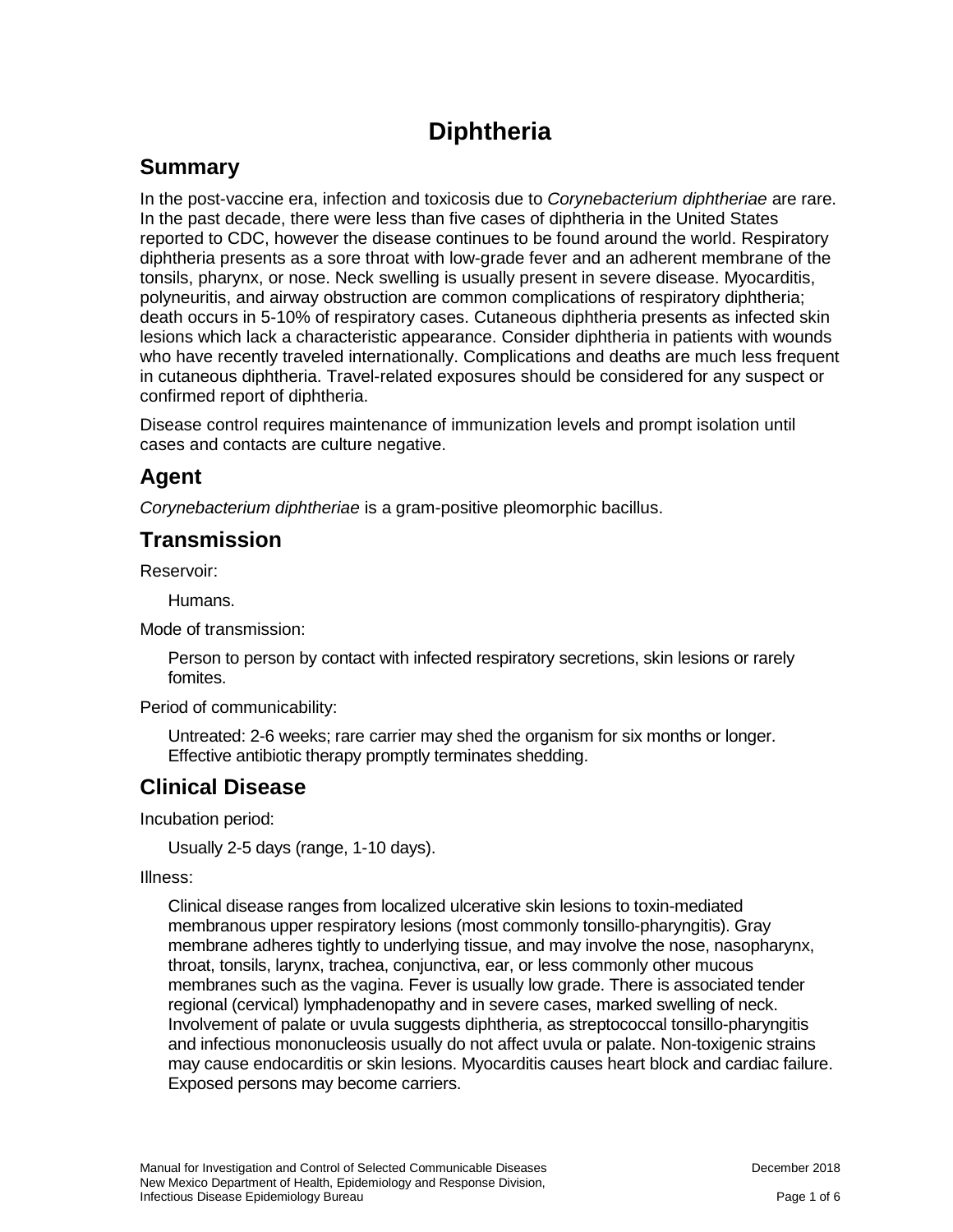### **Laboratory Diagnosis**

Specimen for culture should be collected from nose, throat, or any mucosal or cutaneous lesion. Material taken from the membrane (plaque) or just below the membrane should be submitted for culture. Notify laboratory of suspicion of diphtheria because special media are required. When *Corynebacterium diphtheriae* are recovered, the strain should be tested for toxigenicity. All isolates should be forwarded to CDC. CDC performs *diphtheria* confirmatory tests by polymerase chain reaction (PCR) which detects the regulatory gene for toxin production (dtxR) and the diphtheria toxin gene (tox) on nonviable organism. PCR detection does not demonstrate production of diphtheria toxin. A positive PCR test in the absence of a positive culture does not meet laboratory criteria for classifying a case as confirmed for diphtheria.

Serological testing is not very common and only a handful of laboratories can perform this test. Antibody tests can be used to assess the probability of diagnosis.

The Elek test is done to determine whether the organisms produce diphtheria toxin and biotyping is conducted to determine biotype (intermedius, belfanti, mitis, or gravis).

### **Treatment**

Treatment should occur based on the clinical diagnosis and before culture confirmation.

Antitoxin:

Diphtheria Antitoxin (DAT), an equine antitoxin, is not licensed by the FDA for use in the U.S. CDC is authorized to distribute DAT to physicians as an Investigational New Drug (IND). Patients who have probable or confirmed respiratory diphtheria are eligible to receive DAT.

• Prophylactic Use:

DAT is used prophylactically only under exceptional circumstances involving known or suspected exposure to toxigenic Corynebacterium diphtheriae.

• Requesting DAT:

U.S. physicians caring for patients with suspected respiratory diphtheria can obtain DAT by contacting the CDC's Emergency Operations Center at 770-488-7100.

Route:

The intravenous (IV) route is the preferred route of administration, especially in severe cases. The antitoxin should be mixed in 250 – 500 mL of normal saline and administered over 2-4 hours. The antitoxin may be given intramuscularly (IM) in mild or moderate cases.

Temperature:

Antitoxin should be warmed to  $32$  -  $34^{\circ}$ C (90 - 95 $^{\circ}$  F) before injection. Warming above the recommended temperature should be carefully avoided because the DAT proteins will denature.

Dosage:

• Perform sensitivity tests, and desensitization using a scratch test before intravenous administration.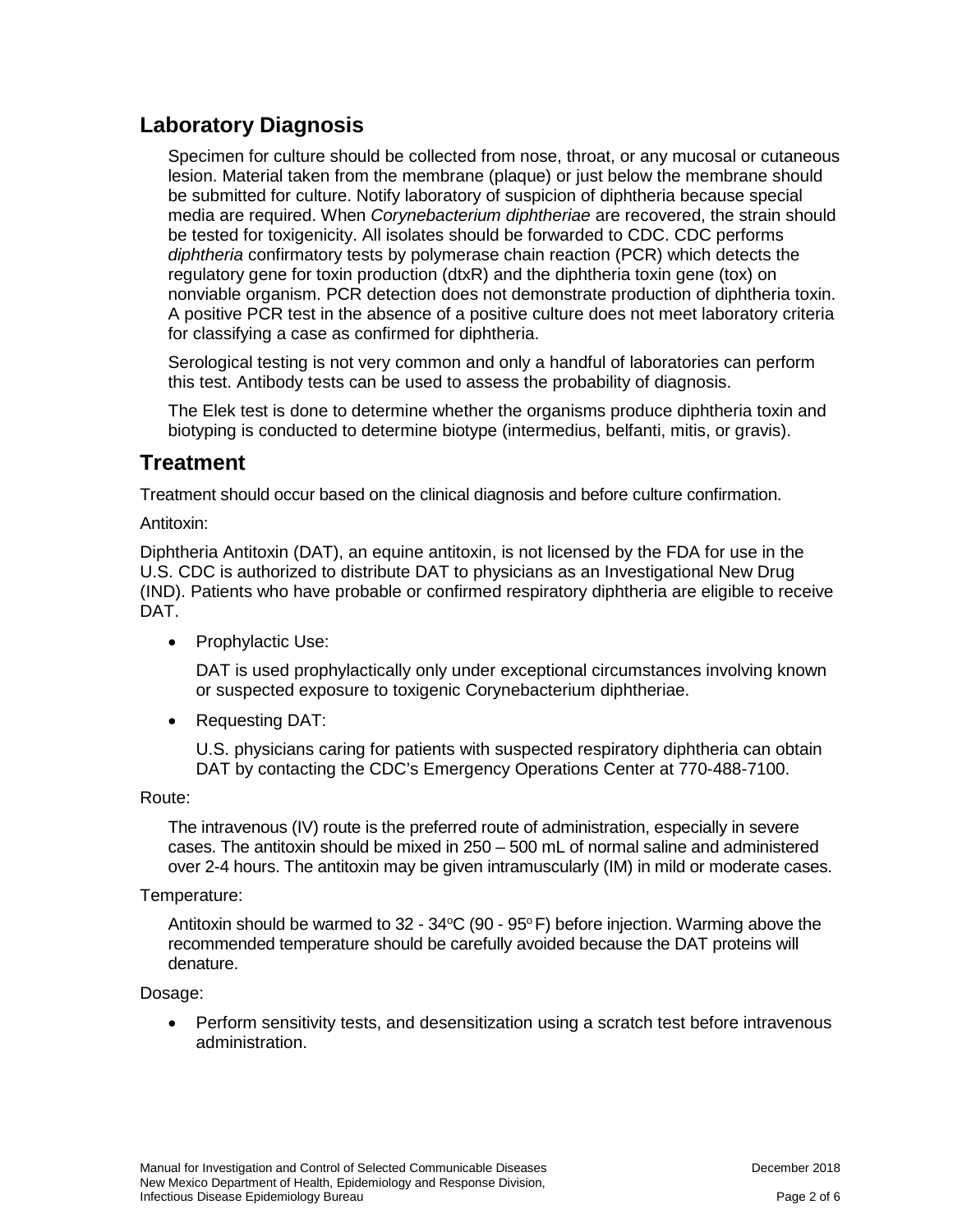- The dose of antitoxin depends on the site and size of the diphtheria membrane, duration of illness and degree of toxic effects (presence of soft diffuse cervical lymphadenitis suggests moderate to severe toxin absorption.
- Give the entire treatment dose of antitoxin intravenously (or intramuscularly) in a single administration (except for series of injections needed for desensitization). When using the intravenous route, the antitoxin should be diluted in physiologic saline and administered slowly over several hours, closely monitoring for anaphylaxis.
- The recommended DAT treatment dosage ranges are:
	- o Pharyngeal or laryngeal disease of 48 hours duration: 20,000 to 40,000 units.
	- o Nasopharyngeal disease: 40,000 to 60,000 units.
	- o Systemic disease of three or more days' duration, or any patient with diffuse swelling of the neck: 80,000 to 100,000 units.
	- o Skin lesions only: 20,000 to 40,000 units (for cases where treatment is indicated).
- Give children the same dose as adults.
- Repeated doses of DAT after an appropriate initial dose are not recommended and may increase the risk of adverse reaction.
- Appropriate antimicrobial agents in full therapeutic dosages should be started.
	- o ERD will coordinate obtaining antitoxin from the CDC National Immunization Program (404-639-3158) or CDC Emergency Operations Center (770-488-7100).
	- o Use of immunoglobulin (IG) instead of antitoxin is not approved.
	- o Antibiotic therapy is required to eradicate the organism and stop transmission; usual treatment is with penicillin or erythromycin.
	- o Unimmunized or incompletely immunized carriers should complete the series for active immunization. Carriers should also be given antibiotic therapy with either penicillin or erythromycin.

Antibiotics:

Erythromycin and penicillin are administered as a 14-day course and are required to stop toxin production and clear C. *diphtheria*

Vaccination:

Patients should be immunized during convalescence as diphtheria disease does not always confer immunity.

Cutaneous Diphtheria – Lesions should be thoroughly cleaned with soap and water and antibiotics administered for 10 days as recommended.

#### **Surveillance**

Case Definition:

#### *Confirmed*

An upper respiratory tract illness with an adherent membrane of the nose, pharynx, tonsils, or larynx; and any of the following: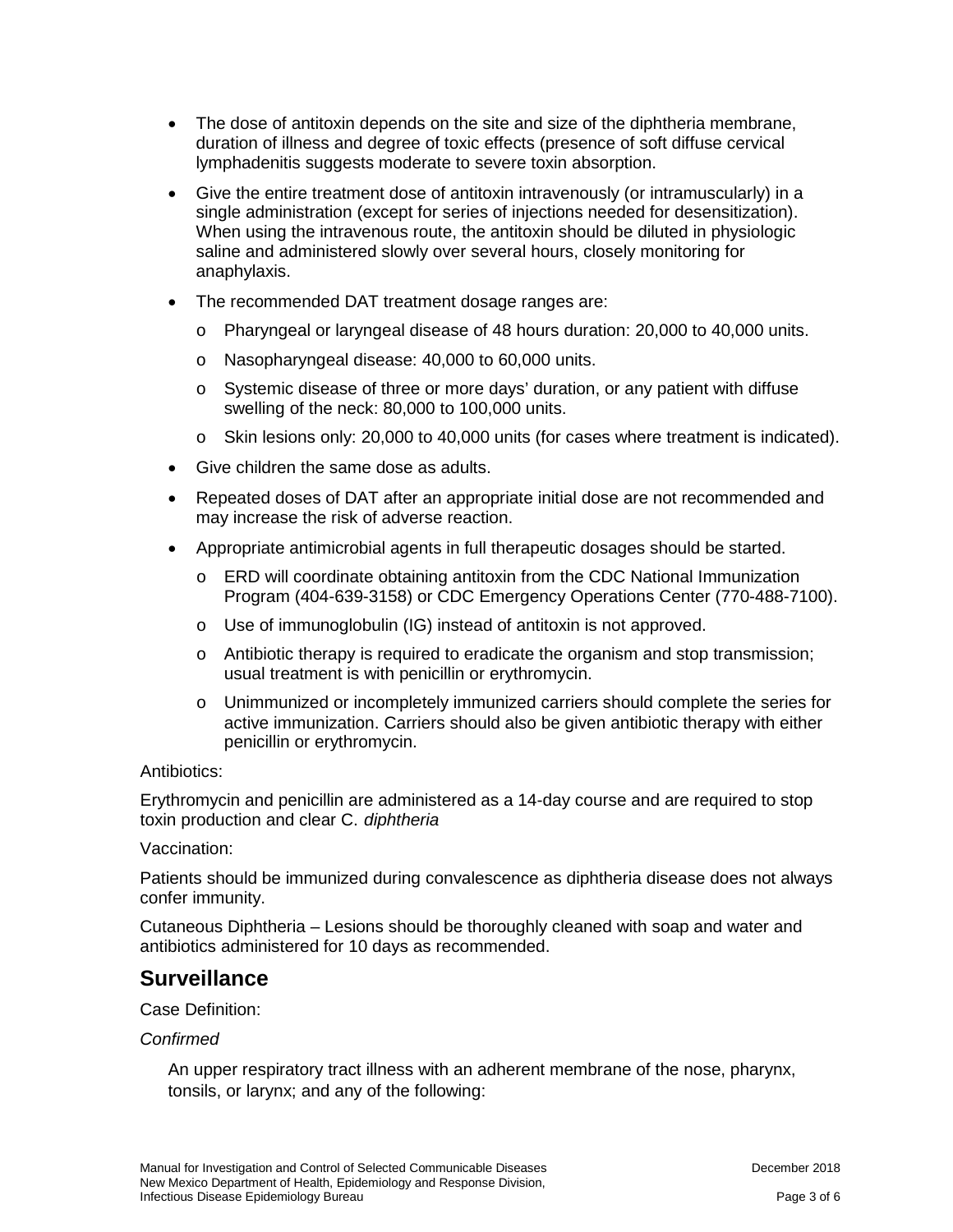•Isolation of Corynebacterium *diphtheriae* from the nose or throat; or

•Histopathologic diagnosis of diphtheria; or

•Epidemiologic linkage to a laboratory-confirmed case of diphtheria

#### *Probable*

In the absence of a more likely diagnosis, an upper respiratory tract illness with:

•An adherent membrane of the nose, pharynx, tonsils, or larynx; and

•Absence of laboratory confirmation; and

•Lack of epidemiologic linkage to a laboratory-confirmed case of diphtheria.

Reporting:

Report all suspected or confirmed cases of diphtheria immediately to the Epidemiology and Response Division (ERD) at 505-827-0006. Information needed includes: patient's name, age, sex, race, ethnicity, home address, home phone number, occupation, and health care provider.

Case Investigation:

Complete the CDC Diphtheria Surveillance Worksheet and mail to the Epidemiology and Response Division, P.O. Box 26110, Santa Fe, New Mexico 87502-6110, or fax to 505- 827-0013. Investigation information should also be entered in NM-EDSS per established procedures.

### **Control Measures**

- 1. Case management
	- *1.1. Isolation:*

1.1.a For respiratory diphtheria, droplet precaution in addition to standard precautions should be instituted [\(Appendix 4\)](https://nmhealth.org/publication/view/general/5152/) until two sets of cultures from both nose and throat taken at least 24 hours apart and at least 24 hours after completion of antibiotic therapy are negative; or until completion of 14 days of appropriate antibiotic therapy.

1.1.b For cutaneous diphtheria, contact isolation  $(Appendix 4)$  until two cutaneous cultures taken at least 24 hours apart and at least 24 hours after completion of antibiotic therapy are negative; or until completion of 14 days of appropriate antibiotic therapy.

- 1.2. Prophylaxis: Not applicable.
- *2. Contact management*
	- 2.1. Isolation: Contacts who are food handlers and adults who have contact with incompletely immunized children are excluded until nose and throat cultures are negative for *C. diphtheriae* and they have received appropriate antibiotic treatment (see 2.2 below).
	- 2.2. Prophylaxis:

2.2.a Close contacts should have cultures of nose and throat taken and be kept under surveillance for seven days.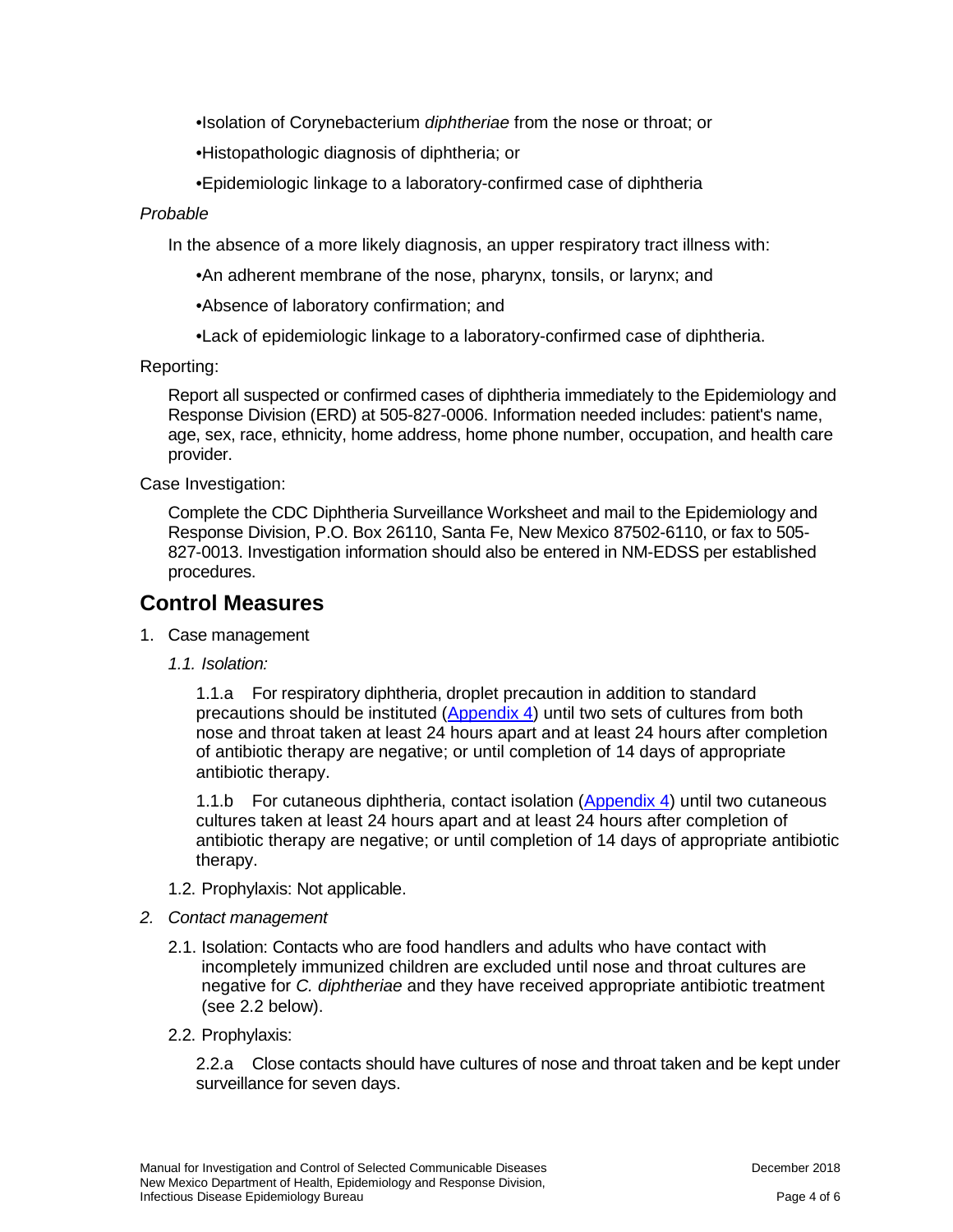2.2.b A single dose of benzathine penicillin or 7-10 days of erythromycin should be given to all household contacts, regardless of immunization status.

2.2.c Contacts who cannot be kept under surveillance should receive penicillin G benzathine but not erythromycin due to better medication adherence.

- 3. Prevention
	- 3.1. Immunization: Active immunization with diphtheria toxoid (combined with tetanus toxoid and acellular pertussis, DTaP) given at 2, 4 and 6 months of age, booster at 12-18 months and before school entry. Reduced diphtheria toxoid dose (Td or Tdap) is given every 10 years to persons over 7 years old.

Circulation appears to continue in some settings even in populations with >80% childhood immunization rates. An asymptomatic carrier state exists even among immune individuals. Immunity wanes over time. Decennial booster doses are required to maintain protective antibody levels. Large populations of adults are susceptible to diphtheria in developed countries and susceptibility appears to be increasing in developing countries. A large outbreak of diphtheria occurred during 1990-1995 in states of the former Soviet Union likely due to waning immunity. Mass vaccination controlled the outbreak.

### **Management of Diphtheria in Child Care Centers**

A case of diphtheria in a child care center should be managed in conjunction with ERD. Isolation criteria apply to child care as noted above. Immunization records of children in school and daycare should be reviewed.

### **References**

American Academy of Pediatrics. In: Kimberlin, DW, et al eds. Red Book: 2018 Report of the Committee on Infectious Diseases. 31st ed. Itasca, IL: American Academy of Pediatrics; 2018.

CDC.<http://www.cdc.gov/vaccines/vpd-vac/diphtheria/>

Heymann, DL, ed. Control of Communicable Diseases Manual. 19<sup>th</sup> edition. Washington, DC: American Public Health Association; 2008.